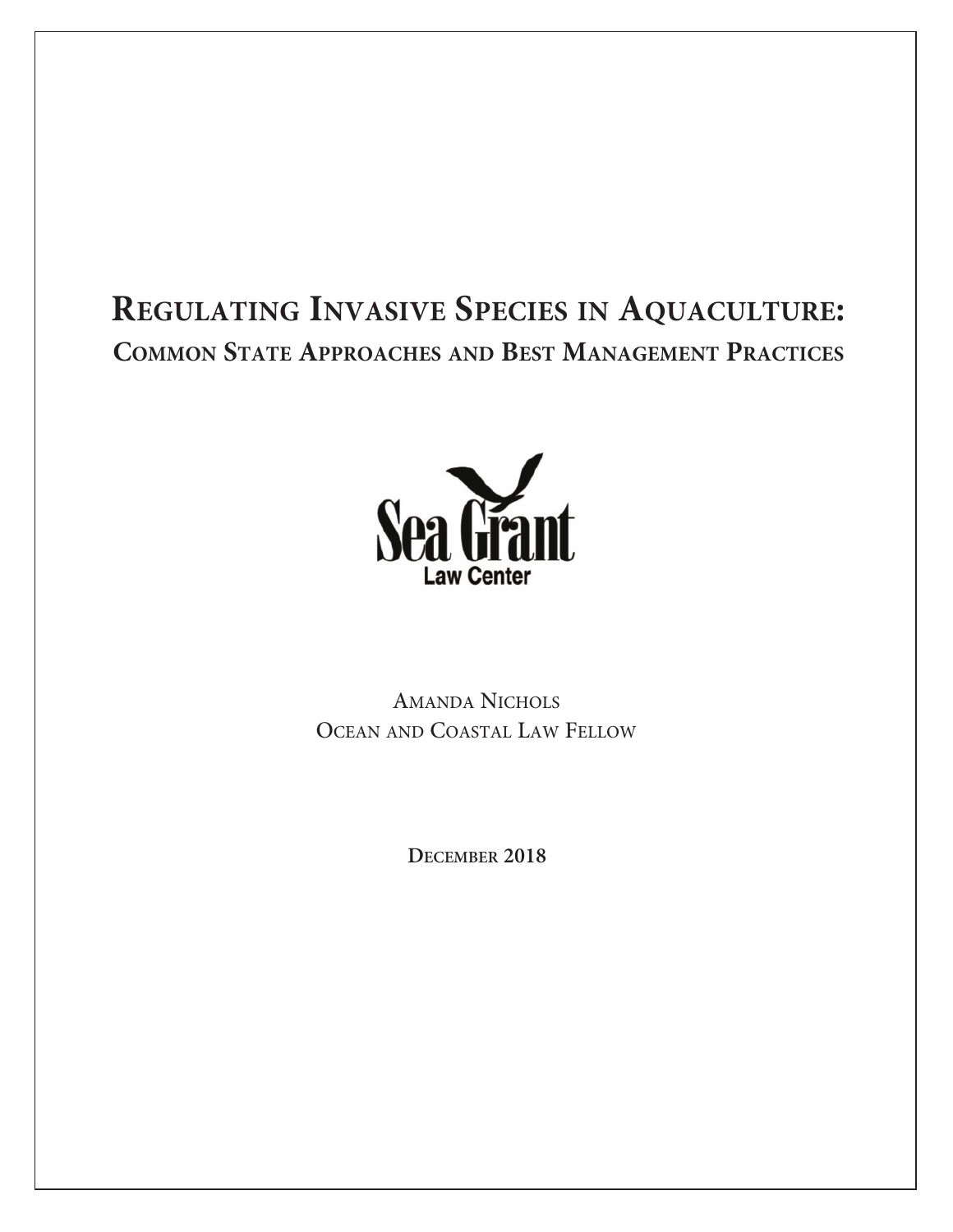



*The Agricultural &Food Law Consortium, led by the National Agricultural Law Center, is a national, multi-institutional collaboration designed to enhance and expand the development and delivery of authoritative, timely, and objective agricultural and food law research and information.*



*This material is based upon work supported by the National Agricultural Library, Agricultural Research Service, U.S. Department of Agriculture.*

# **TABLE OF CONTENTS**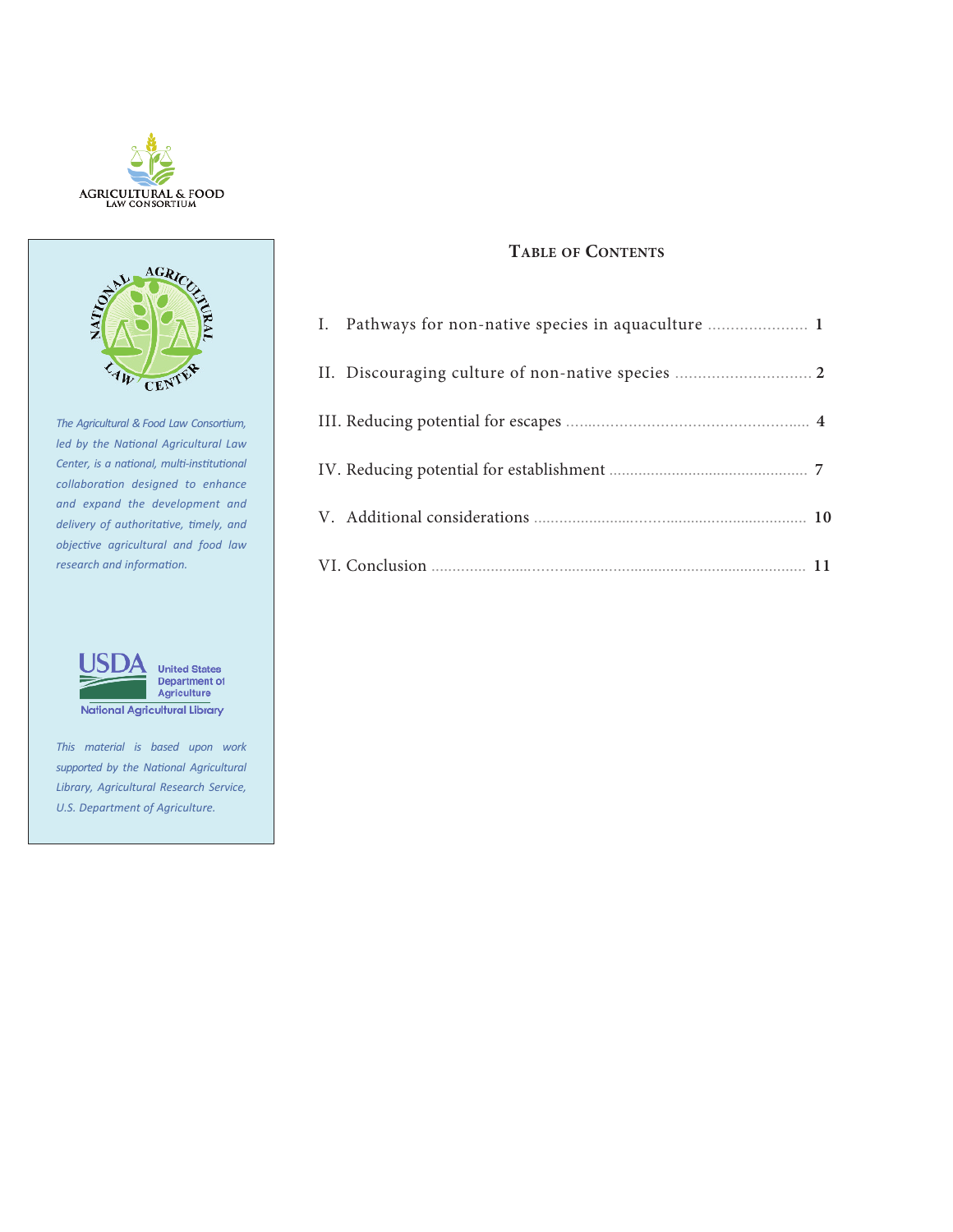#### <span id="page-2-0"></span>**I. Pathways for non-native species in aquaculture**

In August 2017, more than 160,000 Atlantic salmon escaped from a net-pen aquaculture facility in Washington into the Salish Sea. Although the farm was legally permitted to operate in the state, failure to properly maintain the facility led to equipment failure, thus resulting in the release of thousands of non-native fish into state waters. While many of the escaped salmon either died on their own or were eventually recovered through efforts of people in surrounding areas, the unprecedented nature of the disaster drew the nation's attention to the challenges associated with culturing non-native aquatic species. Many of the most popular species cultivated on aquaculture farms throughout the United States are non-native to most, if not all states, including such staples as tilapia, Atlantic salmon, and Pacific oysters. As exemplified by the Washington escape, aquaculture can easily become a pathway for the introduction of non-native species to new environments. If the released animals flourish in their new environment, an invasive<sup>1</sup> population can become established, thus imposing devastating effects on native ecosystems.

Non-native aquatic species can enter new environments in a variety of ways, although they are most often moved around by humans. Non-native aquatic species are imported from out of state and outside the country for sale at pet, aquarium, and garden stores. They are sold for live bait and food. They hitchhike in the compartments of boats and ships. Specifically, the most favorable pathways for the introduction of aquatic invasive species are created through the following activities: 1) stocking for food, sport, or forage; 2) aquarium release or escape; 3); bait release; 4) miscellaneous escape (including escape from aquaculture facilities); 5) stocking for conservation; 6) ballast release; and 7) stocking for biocontrol. 2

Whether a release or escape will lead to the establishment of an invasive population depends upon: 1) the number of individuals introduced; 2) the frequency of the introductions from that pathway; and 3) the likelihood that the pathway will deliver healthy individuals. <sup>3</sup> Pathways that deliver large numbers of individuals are more likely to result in the establishment of a species than those that deliver only single individuals. Similarly, frequently introduced species are more likely to become established, as repeated releases of even single individuals in a localized area can grow a population of potential mates. Furthermore, pathways that deliver healthy individuals (such as well-fed fish grown in a hatchery) are more likely to lead to the establishment of a species, as those individuals are better equipped to survive and reproduce than those that are sick or dying.

While each of the aforementioned pathways is significant and presents its own challenges in limiting the introduction of invasive species, this report primarily focuses on escapes from land-based and marine aquaculture facilities. Land-based aquaculture facilities utilize ponds, recirculating systems, or flow-

<sup>1</sup> It is important to understand the difference between "invasive" and "non-native" species. Non-native species are simply species that are not native to the environment under consideration. Not all non-native species are invasive. Although alien to the environment, they are unable to survive or sustain populations that cause environmental harm. Invasive species, on the other hand, are non-native species that thrive in foreign environments, and are likely to cause harm to native ecosystems, human health, and/or the economy as a result.

Pam L. Fuller, Freshwater Aquatic Vertebrate Introductions in the United States: Patterns and Pathways, in Invasive Species: Vectors *and Management Strategies* 123, 134 (2003).

*Id.* at 144.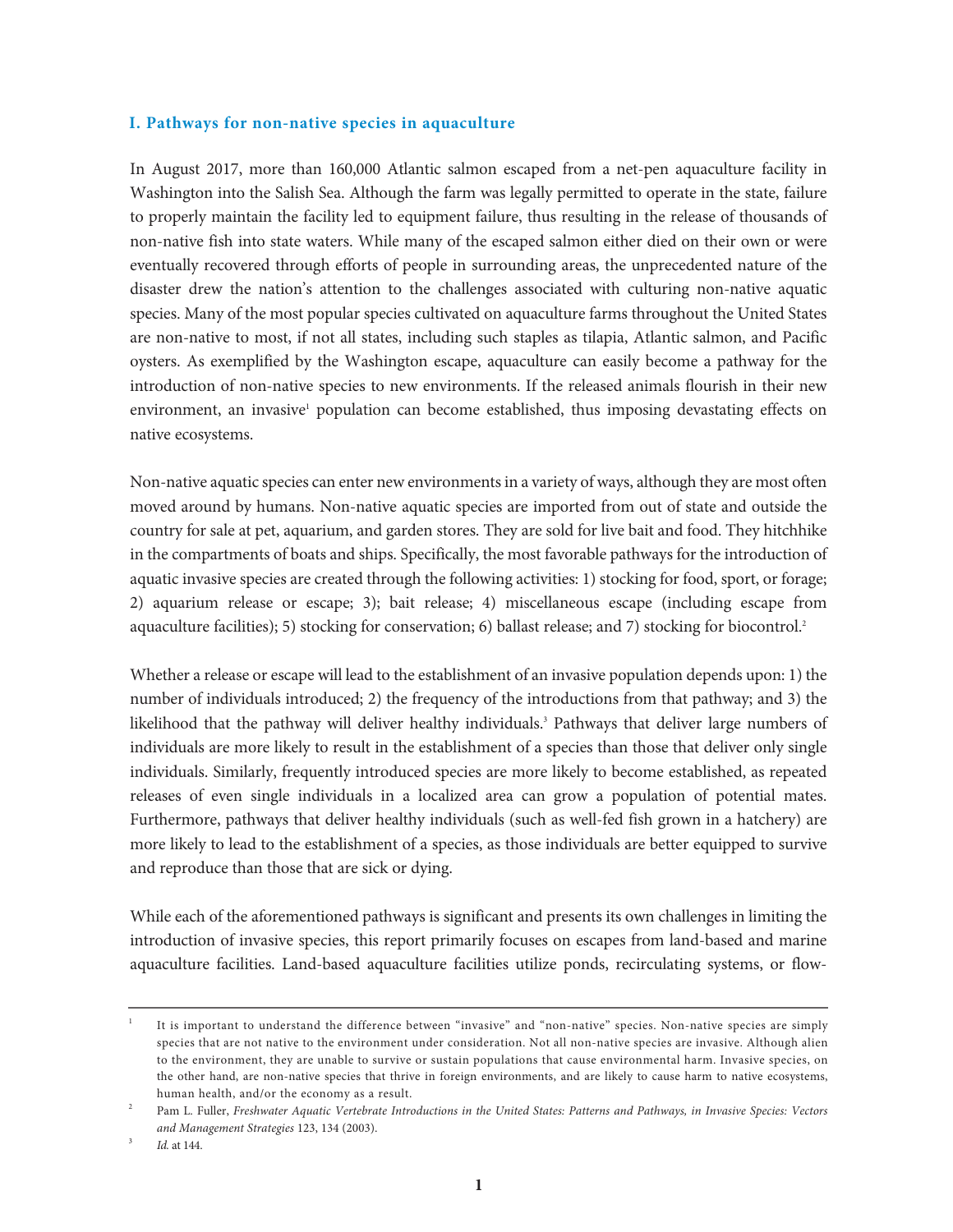<span id="page-3-0"></span>through systems to grow their yield. Animals can escape from these facilities due to of a number of factors, such as: 1) a lack of suitable screening over pond outflow pipes; 2) pond overflow during flood events; and 3) the transportation and dropping of non-native animals into nearby water bodies by predatory birds. <sup>4</sup> Mariculture, in contrast, refers to aquaculture practiced in marine environments and in underwater habitats instead of on land. In mariculture facilities, escapes can occur because of similar, yet distinct, circumstances, such as: 1) poor facility maintenance; 2) strong storms and adverse weather events; and 3) the destruction of nets or cages by other marine life.

One well-known example of the impact aquaculture facility failures can have on native ecosystems involves the Asian carp. These fish were originally imported into the southern United States from Southeast Asia to help aquaculture and wastewater treatment facilities keep their retention ponds clean. However, flooding events led to accidental releases of the fish into the Mississippi River system, where the fast-growing species now regularly out-competes native fish for food and space.

States play an important role in preventing the introduction and spread of aquatic invasive species through the regulation of key pathways. With respect to aquaculture, three general strategies are promoted to reduce the likelihood that exotic species will be introduced into new environments: 1) discouraging the culture of non-native species; 2) reducing the potential for escapes; and 3) reducing the potential for population establishment in the event of an escape. The following sections examine how state governments across the country are implementing these strategies to prevent the introduction of aquatic invasive species.

# **II. Discouraging culture of non-native species**

The most straightforward and effective method of discouraging the culture of non-native species is to promulgate regulations prohibiting such activity. However, complete prohibitions are oftentimes undesirable from a policy perspective, as many of the most popular species of cultured fish are not native to the United States. Instead, most states prohibit the import, possession, transport, sale, or release of non-native species without a permit from the responsible state agency.

State agencies responsible for preventing and controlling the spread of aquatic invasive species usually promulgate regulations that designate which species may be brought into the state and under what conditions. States generally will divide listed species into three general categories: 1) permitted or approved species; 2) prohibited species; and 3) conditional or regulated species. The exact terminology varies from state-to-state, but permitted species are those that states have determined to pose a minimal risk, and are cleared for import, possession, and use within the state. Prohibited and conditional species pose some sort of risk to the environment that has caused the state to place special limitations on their importation, possession, or use. Specifically, prohibited species are those that pose such a great risk to human or environmental health that state governments have banned their possession except in limited circumstances. For example, a state may generally designate certain invasive carp species as "prohibited," but allow their possession when used for scientific research.

<sup>4</sup> *Id*. at 141.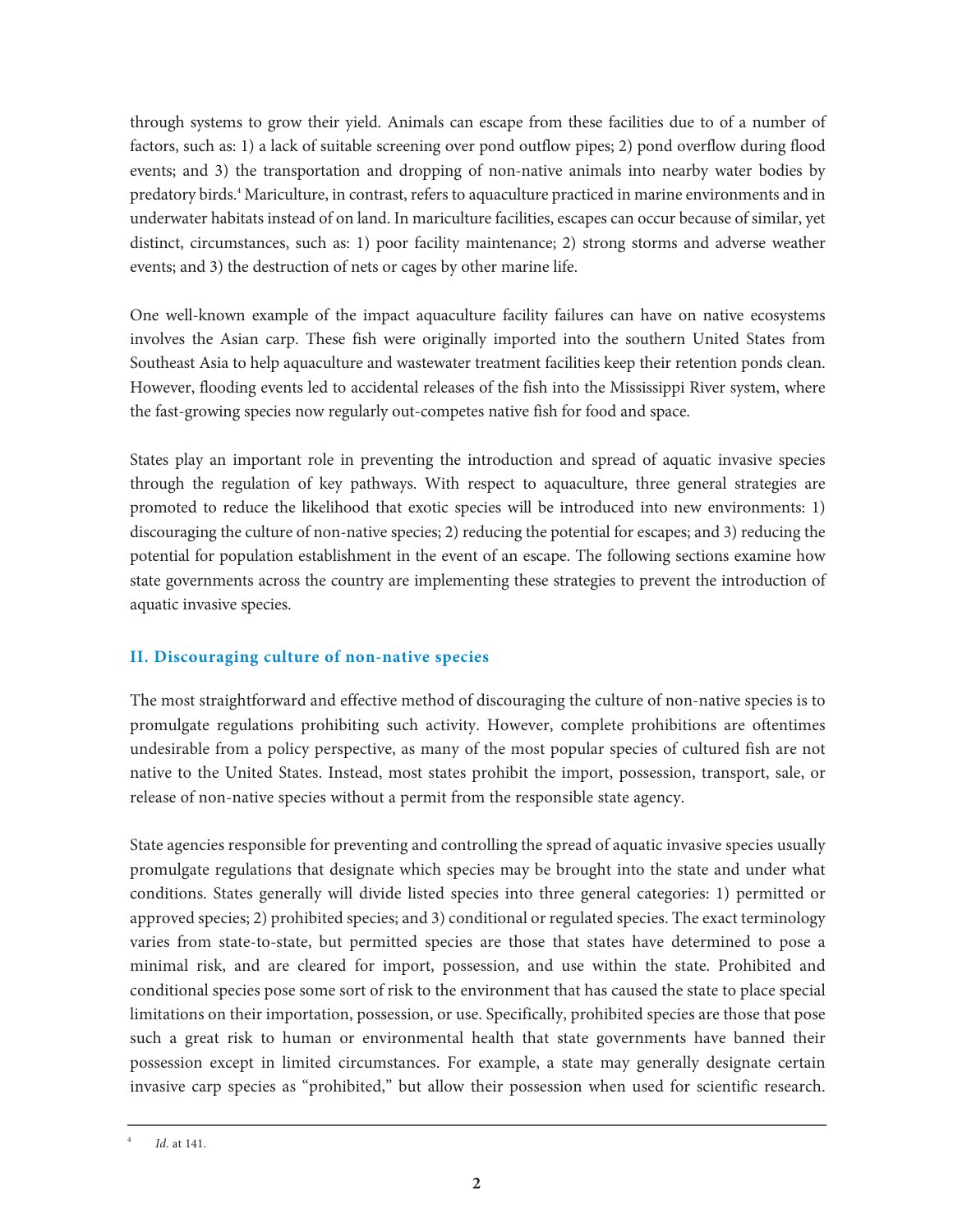The possession of conditional species, in contrast, is permitted subject to certain requirements that are imposed to mitigate risk. For example, a state may require that aquaculture facilities growing certain non-native species such as non-native minnows screen their outflow pipes in order to prevent eggs and/or fry from unintentionally entering native waterways.

Florida's regulations provide an illustrative example. In Florida, it is unlawful to import into the state any freshwater fish of any species without first obtaining a permit from the Fish and Wildlife Conservation Commission (FWCC). <sup>5</sup> It is also unlawful to possess freshwater fish that are not native to the state without a permit from the FWCC. <sup>6</sup> The FWCC classifies non-native species into two categories: prohibited and conditional. Prohibited species may not be personally possessed or used for commercial activities, but limited exceptions may be made by permit for research or public exhibition by facilities meeting biosecurity criteria. <sup>7</sup> No exceptions, however, are made for piranhas. They may not be possessed by anyone at any time. Eighty-six species of tilapia, a popular farmed fish, are listed as prohibited and may not be cultured in the state. Conditional species may not be personally possessed either, but commercial uses such as aquaculture may be allowed by permit provided certain security measures are utilized to prevent unintentional escape or release.<sup>8</sup> Four species of tilapia, including the Blue and Nile, are listed as conditional species and could be cultured within the state if the proper permits were obtained for the aquaculture facility. Four species of Asian carp – grass, silver, bighead, and black – are also listed as conditional species.

States also use import permits to limit the introduction of aquaculture-related pathogens into state waters. For example, Wyoming requires that a fish health inspection report accompany each shipment of live salmonid fish, fertilized eggs, or gametes scheduled for importation and also be on file with the state prior to entry. <sup>9</sup> The same is required for shipments of northern pike and carp originating from outside North America. <sup>10</sup> The health report must be signed by an aquatic animal health inspector or fish pathologist and must also include information regarding the occurrence of several listed pathogens of concern. <sup>11</sup> If the inspecting official finds evidence of certain pathogens, such as viral hemorrhagic septicemia, the state will prohibit infected shipments of fish from crossing state lines, thus eliminating the possibility that the pathogen enters state waters and harms the fish that dwell within. Many states have implemented similar health requirements that must be complied with prior to importation, yet the exact language and rigor of such rules varies from state-to-state.

Import permits only mitigate risks at the border. To manage risks once species are brought within a state, states often require individuals desiring to move invasive species around to obtain transport permits. For example, Idaho's invasive species rules designate three non-native species—the New Zealand Mud Snail,

<sup>5</sup> FLA. STAT. § 379.28.

<sup>6</sup> FLA. STAT. § 379.231.

<sup>7</sup> *Prohibited Species List*, FLORIDA FISH AND WILDLIFE CONSERVATION COMMISSION, [http://myfwc.com/wildlifehabitats/nonnatives](http://myfwc.com/wildlifehabitats/nonnatives/regulations/prohibited) /regulations/prohibited.

<sup>8</sup> *Conditional Species List*, FLORIDA FISH AND WILDLIFE CONSERVATION COMMISSION, [http://myfwc.com/wildlifehabitats/nonnatives](http://myfwc.com/wildlifehabitats/nonnatives/regulations/conditional) /regulations/conditional.

 $^{9}$  040-0001-10 Wyo. CODE R. app. I § 2.

<sup>10</sup> *Id.*

<sup>11</sup> *Id.*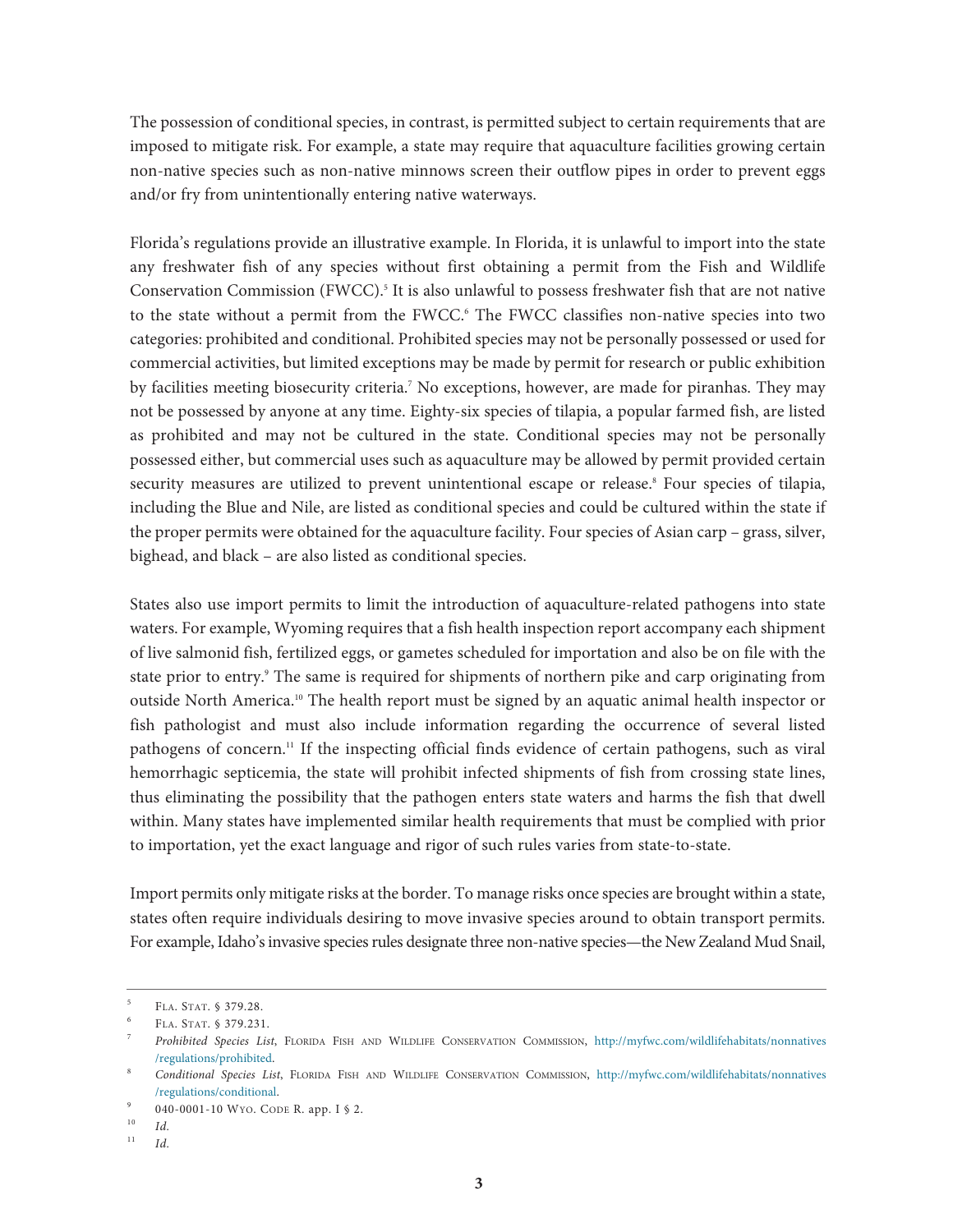<span id="page-5-0"></span>Bullfrog, and Asian Clam—as "exempt," meaning that they were present in portions of the state before its adoption of any rules governing invasives. <sup>12</sup> Those wishing to use and/or possess an exempt species within the state are excused from state permitting requirements created to regulate other invasive species. However, because exempt species are not currently present throughout the entirety of the state, Idaho requires that those seeking to transport the species outside of their known established distribution area first obtain a transport permit in order to prevent the spread of the species to the greatest extent possible. <sup>13</sup> Idaho's transport permits are valid for five years, and require that applicants first submit personal information, information about the facilities involved in the transport, and a biological description of the invasive species being transported, among other things, to the state's satisfaction. <sup>14</sup> Furthermore, Idaho's aquaculture-specific regulations note that transport of exempt species is assumed when biological organisms and associated water from aquaculture facilities and hatcheries is moved from known infested areas within the state. <sup>15</sup> Aquaculture operators must therefore obtain transport permits before moving stock.

#### **III. Reducing potential for escapes**

Escapes from an aquaculture facility can occur for a variety of reasons, including the overflow of ponds during flood events, equipment failures, or improper facility design. Reducing the potential for escape events is extremely important in preventing unintentional introductions of invasive species into state waters. States generally focus on regulating the location and design of aquaculture facilities to mitigate the risk of escapes.

The first type of regulations states have utilized to help reduce the potential for escapes relates to location restrictions—those regarding floodplains, in particular. Floodplains are typically dry or semi-dry areas around rivers, lakes, and coasts where water can overflow or pool for extended periods of time as a result of seasonal rainfalls. They are created when the amount of water flowing into an area exceeds the land's ability to store and convey the water, and are a natural occurrence. However, floodplains can pose problems for land-based aquaculture, as facilities not prepared for severe flooding events can lose their yield to rising floodwaters if the crest rises over the highest point of a farm's ponds, tanks, or raceways. Fish can escape during periods of high water and enter surrounding waters as the flood recedes.

A common method for addressing this risk is to prevent the siting of aquaculture facilities in certain floodplains. For example, Minnesota requires that those wishing to conduct aquacultural activities first obtain an aquatic farm license from the state. <sup>16</sup> If the waters listed on the license application are located within a 25-year floodplain and are not enclosed within a building, the state can prohibit certain aquatic species from being farmed there on a case-by-case basis.<sup>17</sup>

<sup>&</sup>lt;sup>12</sup> IDAHO ADMIN. CODE r. 02.06.09.104.

<sup>13</sup> *Id.*

<sup>&</sup>lt;sup>14</sup> *Id.* at r. 02.06.09.104.04.<br><sup>15</sup> *Id.* at n. 02.06.00.104.02.

*Id.* at r. 02.06.09.104.03.

<sup>&</sup>lt;sup>16</sup> Minn. Stat. Ann. § 17.4984 (West).

<sup>17</sup> *Id.*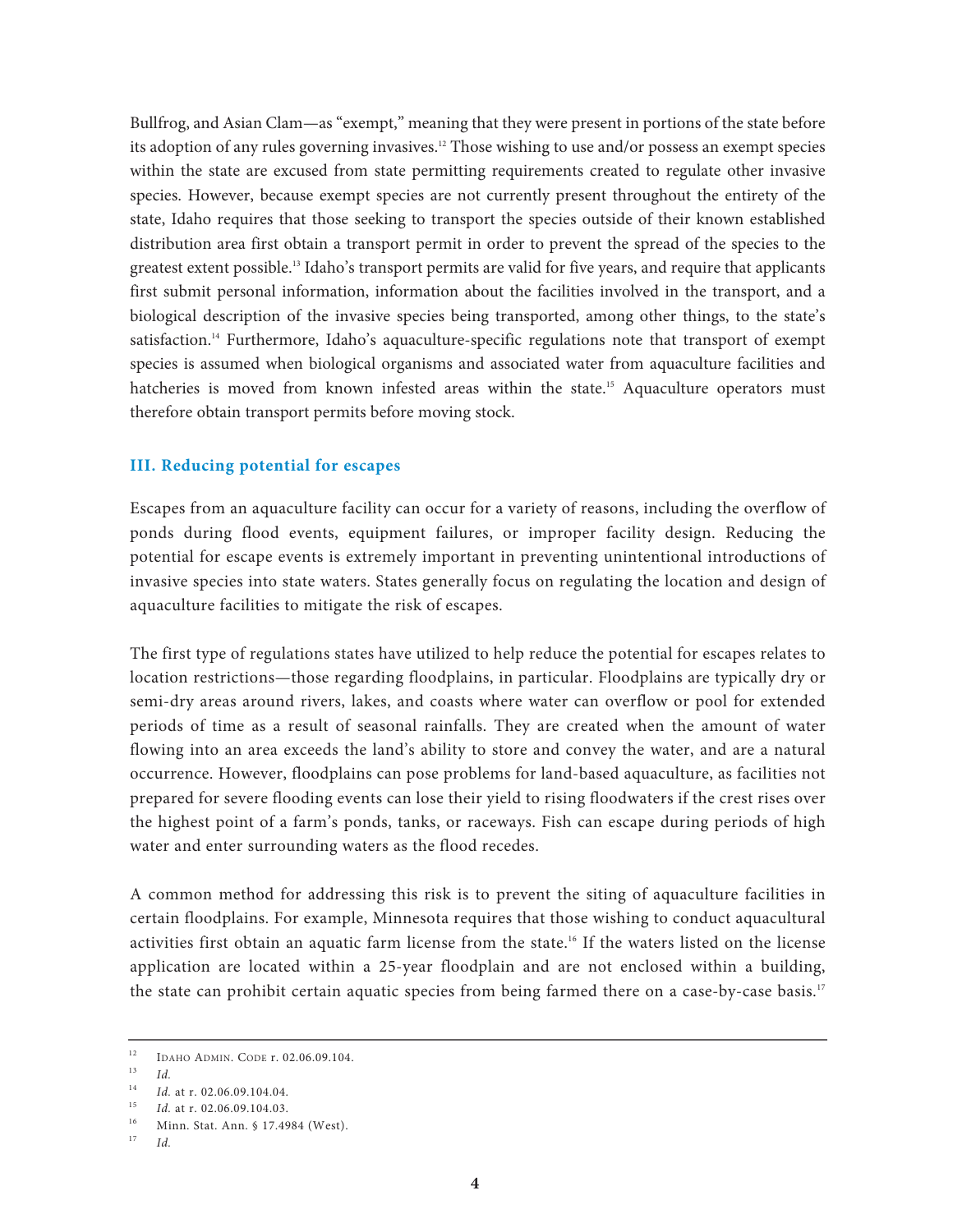This rule grants the state the discretion to mitigate harm when and where it sees fit. In another example, Florida has noted in its Aquaculture Best Management Practices (BMP) Manual, that "restricted nonnative species cultured outdoors may only be held in a water body which has the lowest point of its levee, dike, bank, or tank at an elevation at least one foot above the 100-year flood elevation."18 Facilities culturing restricted nonnative species *must* adhere to this BMP, <sup>19</sup> and, in fact, all those who hold an Aquaculture Certificate of Registration in the state must comply with the entirety of the Aquaculture BMPs, or risk criminal or administrative penalties.<sup>20</sup>

Design requirements are another way in which states can help prevent unintentional escapes. Many states' requirements are fairly broad and vague. For example, Maryland's aquaculture BMP manual notes that, "all holding, culture or transport systems must be designed and operated to prevent the liberation of non-native, hybrid or transgenetic aquatic species, pathogens, or gametic products to the waters of the state."<sup>21</sup> However, some states may choose to enact and enforce more specific requirements. Mississippi's regulations note that the state will not issue the cultivation and marketing permit required for culturing non-native species until it approves a proposed aquaculture facility's design. <sup>22</sup> Similarly, Massachusetts requires that those wishing to culture non-native species first submit an operating plan to the state that details measures designed to prevent the escape or release of organisms or the discharge of biological effluents, including eggs, larva, parasites, and diseases into the marine environment. <sup>23</sup> In an even more specific example, Arkansas requires that those farms culturing restricted species construct a barrier that prevents the escape of juvenile and adult fishes from culture ponds. 24

Many states have put forth requirements that aquaculture facilities be designed to guard against predation from other animals. If non-native fish are allowed to be taken from an aquaculture site, states risk those specimens entering state waters if predators lose control of their prey before consumption. Those species may then become invasive if released in numbers adequate to establish a viable population. Florida has taken steps to curb this outcome by requiring that bird nets be used to cover net pens where appropriate in order to reduce the risk of predation.<sup>25</sup> However, anti-predation measures, while effective, can cause adverse environmental effects that states may also need to address. For example, a report on net-pen aquaculture in the Great Lakes noted that net-pen covers built in a cage style, while effective at preventing predation, may serve to entangle other fish-eating species, including diving birds. Therefore, the Science Advisory Panel recommends that net pens instead be covered with netting, which minimizes bird mortalities. 26

<sup>&</sup>lt;sup>18</sup> FLORIDA DEPARTMENT OF AGRICULTURE AND CONSUMER SERVICES, AQUACULTURE BEST MANAGEMENT PRACTICES MANUAL 27 (2016) [hereinafter Florida BMP Manual].

<sup>19</sup> FLA. ADMIN. CODE ANN. r. 5L-3.005.

<sup>&</sup>lt;sup>20</sup> FLA. STAT.  $$597.0041$ .

<sup>21</sup> MARYLAND AQUACULTURE COORDINATING COUNCIL, BEST MANAGEMENT PRACTICES: A MANUAL FOR MARYLAND AQUACULTURE 31 (2007) [hereinafter Maryland BMP Manual].

<sup>&</sup>lt;sup>22</sup> MISS. CODE ANN.  $\frac{579-22-9(3)}{1510}$  (West).

<sup>&</sup>lt;sup>23</sup> 322 MASS. CODE REGS. 15.10.<br><sup>24</sup> 002.00.1 APK. CODE B 5.11.0

<sup>002.00.1</sup> ARK. CODE R. § J1.01.

<sup>25</sup> Florida BMP Manual, *supra* note 18, at 38.

<sup>&</sup>lt;sup>26</sup> MICHIGAN SCIENCE ADVISORY PANEL, GREAT LAKES NET-PEN COMMERCIAL AQUACULTURE: A SHORT SUMMARY OF THE SCIENCE 7 (2015).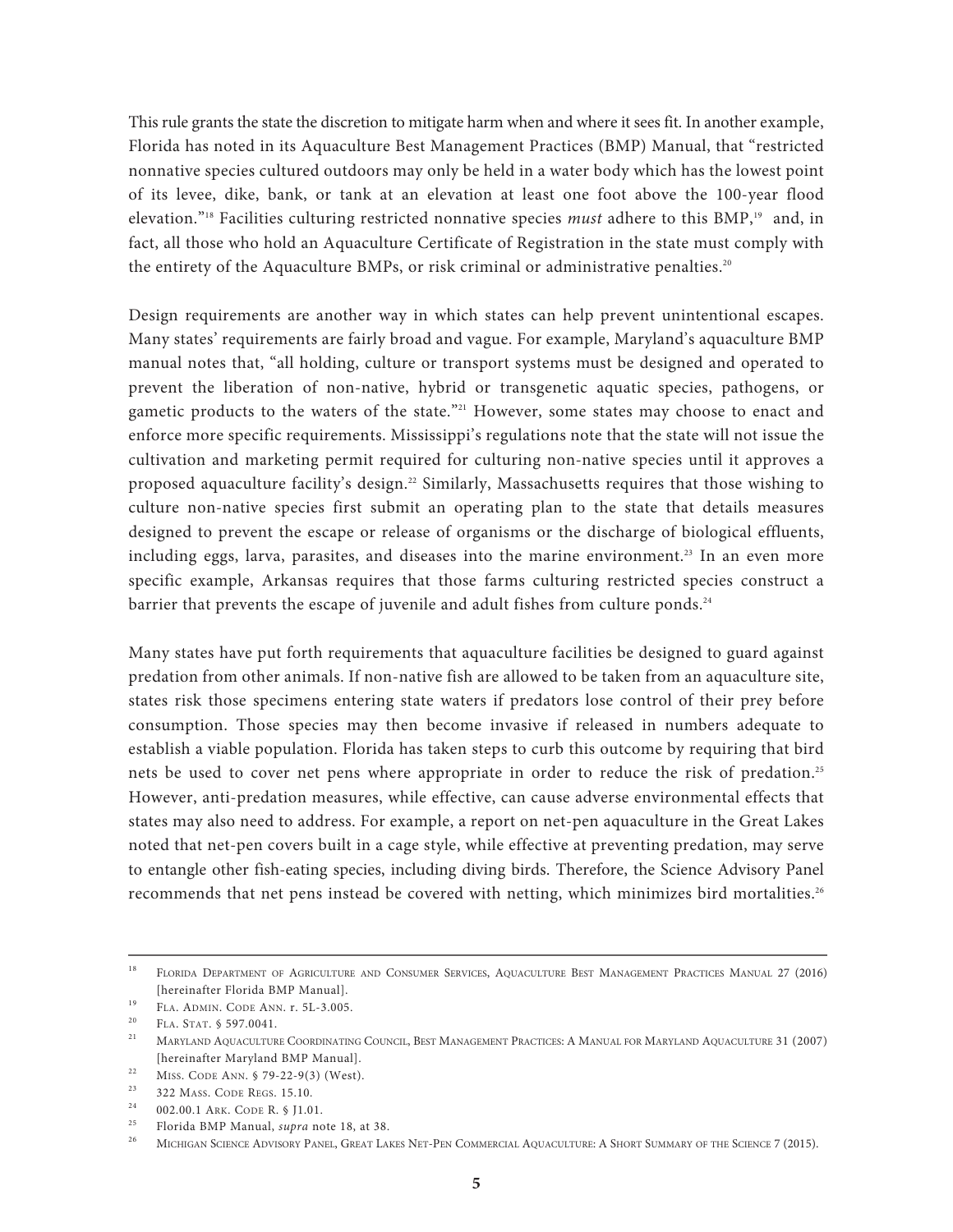Alaska's regulations permit the state to condition an aquatic farm or hatchery operation permit so any predator exclusion methods used do not adversely affect the environment and/or incidental species. 27

Oftentimes, states will also choose to regulate the design of outflow pipes used in semiclosed circulation systems. <sup>28</sup> Unaltered outflow pipes run the risk of introducing non-native eggs or fry into surrounding waters, depending on the species being cultured and the discharge point. Screening requirements help to mitigate this phenomenon by filtering out non-native organisms before they can be unintentionally discharged. Utah, for example, has promulgated a requirement that screens or other devices designed to prevent the movement of aquatic animals into or out of an aquaculture facility be placed at all inflow and outflow points. <sup>29</sup> Aquaculturists who fail to meet the requirement cannot receive a new or reissued Certificate of Registration, without which a facility may not legally operate in the state. <sup>30</sup> Arkansas has also promulgated a similar requirement, noting that, when culturing restricted species, pond drainpipes should be double screened prior to any pond drainage with at least one screen being of a mesh size small enough to prevent the passage of any permitted fish present in the pond.<sup>31</sup>

Even in states that have not explicitly regulated aquaculture facility outfall pipes, such discharges may be otherwise regulated under the Clean Water Act's (CWA) National Pollutant Discharge Elimination System (NPDES) permit program. The federal NPDES program aims to prohibit unpermitted discharges of pollutants from "point sources"<sup>32</sup> into the nation's navigable waters. NPDES permits contain limits on what facilities can discharge, monitoring and reporting requirements, as well as other provisions to ensure discharges do not harm water quality or human health. Most states have also gained some level of authorization from the federal government to administer their own programs, which can include additional restrictions that may directly impact aquaculture. For example, Illinois' state program contains several aquaculture-related provisions, and explicitly notes that NPDES permits are required for the construction, modification, or operation of most aquaculture facilities. <sup>33</sup> The state further notes that NPDES permits are required for facilities that contain, grow, or hold any non-native species of fish or aquatic animal life when such a facility discharges into a navigable water at any time.<sup>34</sup> Therefore, in Illinois, the state must first verify that a facility's discharges are compliant before it can issue a NPDES permit and, thus, authorization to operate. A facility discharging effluent that

ALASKA ADMIN. CODE tit. 5 § 41.250(a)(7).

<sup>&</sup>lt;sup>28</sup> In semiclosed systems, culture water makes one pass through the system and is discharged. These systems are also referred to as "flowthrough" or "once-through." In contrast, closed systems are those where water is reconditioned and recirculated into culture units. Open systems also exist, and refer to aquaculture conducted in natural bodies of water, such as oceans, bays, or rivers. Due to the nature of these systems, only ponds employing the semiclosed method utilize outflow pipes.

<sup>&</sup>lt;sup>29</sup> UTAH ADMIN. CODE r. R58-17-7(A).

 $\frac{30}{31}$  *Id.* 

 $^{31}$  002.00.1 ARK. CODE R. § J1.01.<br> $^{32}$  "Doint courses" are any discounib

<sup>32</sup> "Point sources" are any discernible, confined and discrete conveyances, such as pipes, ditch, channels, or tunnels. In the context of aquaculture facilities using semiclosed circulation systems, discharge pipes are considered to be point sources.

<sup>&</sup>lt;sup>33</sup> ILL. ADM. CODE tit. 35, § 503.101(a).

*Id.* at § 503.101(b).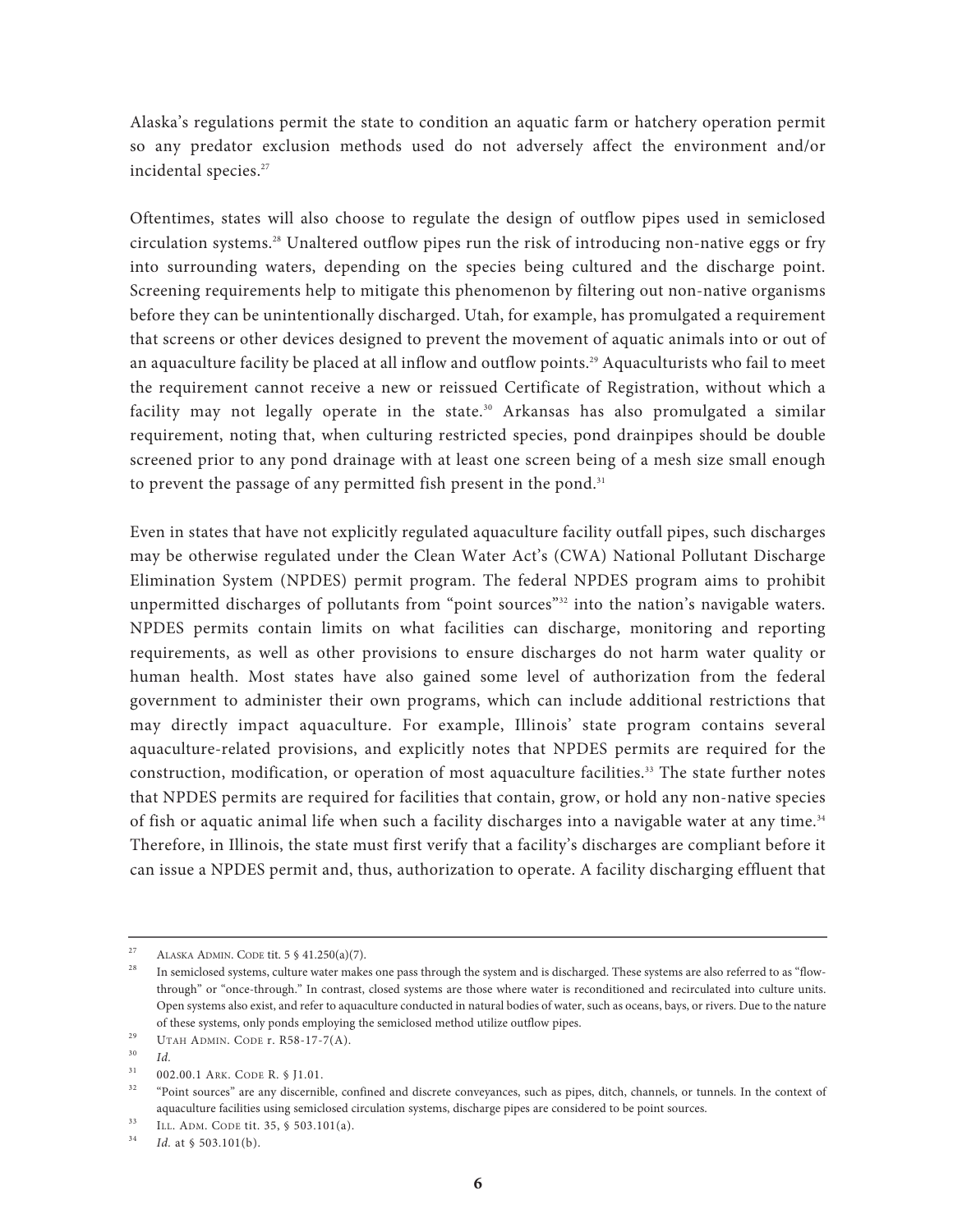<span id="page-8-0"></span>carries evidence of non-native eggs or fry is highly unlikely to pass a NPDES inspection to the state's satisfaction. This is due to the fact that non-native species are considered to be biological materials under the CWA, and pollutants when they are discharged from point sources. <sup>35</sup> A point source discharging an unacceptable amount of pollutants will not pass NPDES muster.

#### **IV. Reducing potential for establishment**

Recognizing that unintentional releases may occur despite the existence of preventative regulations and measures, many states have taken additional steps to reduce the potential that invasive populations become established after escape events. Perhaps the most common way states attempt to reduce the potential that invasive populations become established is through biological restrictions. While states generally have promulgated lists of species that are either prohibited, permitted, or conditionally approved for culture, many have narrowed the lens of their rules to address factors such as gender and genetic modification. For example, the New Mexico Department of Fish and Game has put forth restrictions related to the gender of both Nile and Mozambique varieties of cultured tilapia. By encouraging that farmed fish be singlegendered, the state decreases the chance that any escaped tilapia can live to reproduce and, thus, become invasive. In New Mexico, if a population of tilapia is first certified as either all male or otherwise sterile by a qualified independent laboratory or other state-approved means, the state will permit their stocking. <sup>36</sup> However, tilapia certified as capable of reproduction and/or propagation must undergo a *much* stricter process before the state will consider permitting their culture. <sup>37</sup> Specifically, those fish must be examined by a "qualified expert," who is an official designated by the state to import a specific non-domesticated animal (in this case, tilapia). <sup>38</sup> If the qualified expert decides to approve a population of tilapia for import, farms are then required to take additional security measures, such as creating a comprehensive biosecurity plan and submitting that plan to the state. <sup>39</sup> Only after the creation and approval of such a plan will reproductive tilapia be permitted for culture by the state. 40

States can also choose to impose biological restrictions based on a fish's genetic modification. In particular, many states require that invasive fish be genetically altered to be "triploid." While fertile fish have two sets of chromosomes and are classified as "diploid," triploids have been modified to have three sets of chromosomes, making them sterile. Escaped triploids should not be able to reproduce with other triploid members of their species, and, thus, cannot become established as an invasive population past the generation that was initially released. One example of a state that has promulgated regulations making use of triploidy is Utah. Utah, along with

<sup>35</sup> *See generally Northwest Environmental Advocates v. U.S. EPA 537* F.3d 1006 (9th Cir. 2008) (ruling invasive species are biological material and, thus, potentially pollutants that can only be discharged from a point source into navigable waters pursuant to a NPDES permit).

<sup>36</sup> NEW MEXICO DEPARTMENT OF GAME & FISH, AQUACULTURE PERMIT INFORMATION 1 (2015), available at http://www.wildlife.state.nm.us [/download/enforcement/special-permits/aquaculture/Aquaculture-Permit-Information.pdf.](http://www.wildlife.state.nm.us/download/enforcement/special-permits/aquaculture/Aquaculture-Permit-Information.pdf)

 $rac{37}{38}$  *Id.* 

 $\frac{38}{39}$  *Id.* 

*Id.* 

<sup>40</sup> *Id.*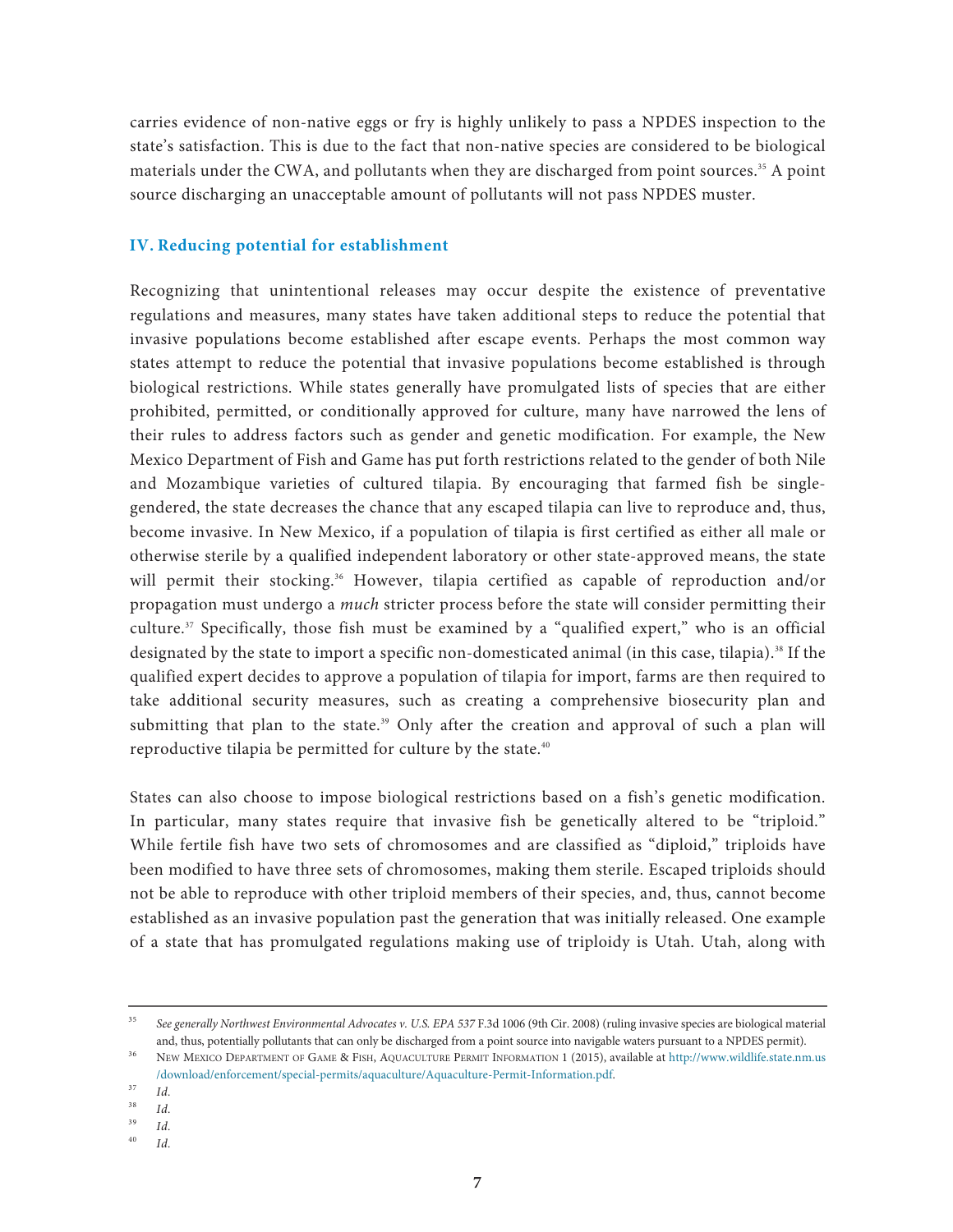other states such as Pennsylvania, <sup>41</sup> requires that all grass carp meant for importation or sale first be verified as triploid by the National Grass Carp Inspection and Certification Program (NGCICP)—a nationally administered, federal inspection service headed by the U.S. Fish and Wildlife Service. <sup>42</sup> Failure to obtain NGCICP certification means that the state will refuse to permit culture of the grass carp at issue, as any unknown diploids could spell disaster if unintentionally released. The veracity of a state's chosen inspection method is extremely important in this regard, as there have been scientific studies that indicate methods of both induction and detection of triploidy may not be 100% effective. <sup>43</sup> However, even when utilizing the most thorough of inspection protocols, some triploid organisms have been found to produce viable gametes and offspring which may allow triploid fishes to establish reproductively sustainable populations in some circumstances. 44

Another method of risk management is the imposition of financial requirements. Some states may choose to implement financial requirements to help ensure invasive populations do not become established in the event of an escape. One way several states have done this is by requiring those who wish to culture non-native species to first pay a bond to the state. Bonds are used to compel those importing non-native species to financially contribute to any control and eradication efforts the state must make if the species is unintentionally released. For example, Louisiana's rules governing tilapia aquaculture note that aquaculturists may, at the option of the Department of Wildlife and Fisheries, be required to post a \$25,000 performance bond, or present a letter of credit from a financial institution stating that the \$25,000 is available to the department on a certificate of deposit. <sup>45</sup> The regulation also requires that tilapia live holder permittees post a \$10,000 performance bond or guarantee the same through a letter of credit. <sup>46</sup> In a more general sense, the state requires that permittees reimburse the department for all costs deemed necessary to contain, kill, or recapture fish, even if that cost rises above the initial bond amount. <sup>47</sup> While Louisiana's regulations are strong with regards to tilapia, the state does not currently require bonds for the culture of any other aquatic species. This intermediate approach differs from comprehensive frameworks in that the latter would require payment of a bond in order to possess *any* particularly harmful invasive species. However, research failed to reveal any state policies currently in effect that would meet the standards of a comprehensive framework.

States may also require that aquaculturists wishing to farm non-native species make a financial commitment in the form of liability insurance. While requiring proof of liability insurance does not involve a direct monetary contribution to the state, it similarly guarantees that aquaculturists have access to funds that can be used to help compensate the state for its efforts in mitigating any

<sup>41</sup> *See* 58 PA. STAT. ANN. § 71.7 (West).

<sup>42</sup> UTAH ADMIN. CODE r. R58-17-13(E).

<sup>43</sup> USGS, INVASIVE AND EXOTIC SPECIES: REPRODUCTIVE POTENTIAL OF TRIPLOID GRASS AND BLACK CARP 1 (2003), *available at* https://www.cerc.usgs.gov/pubs/center/pdfDocs/black\_carp.pdf.

 $\frac{44}{45}$  *Id.* 

<sup>&</sup>lt;sup>45</sup> LA. ADMIN. CODE tit. 76, § 903(H)(11).

 $\frac{46}{47}$  *Id.* 

<sup>47</sup> *Id.*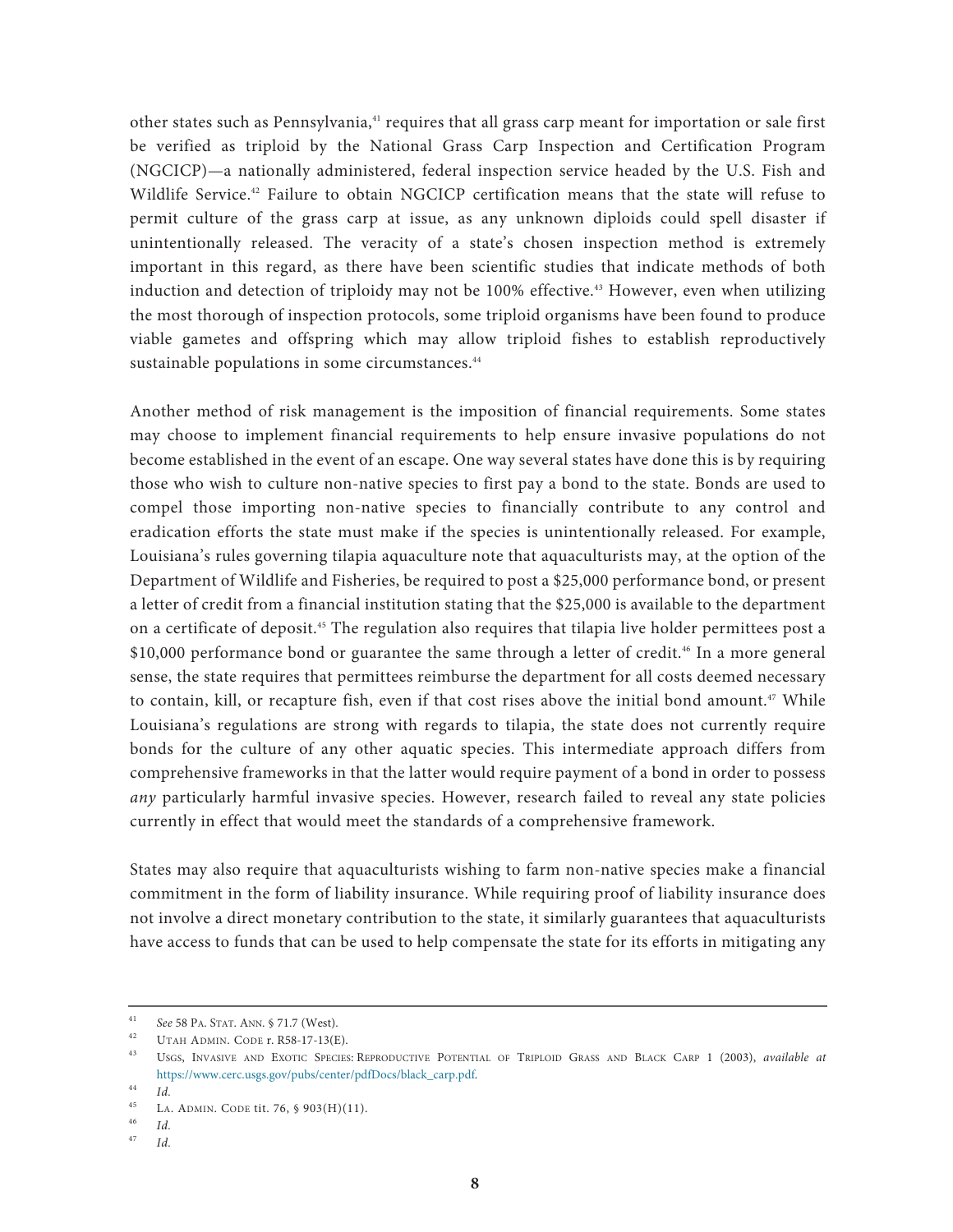unintentional releases. Georgia, for example, notes in its regulations that the possession of certain listed species may require liability insurance, regardless of how individuals are held. <sup>48</sup> The state's listed species include aquatic invasives such as snakeheads, piranha, and Grass, Silver, and Bighead carp. 49

One final way states can help prevent the establishment of invasive populations is by instituting reporting frameworks that help coordinate an effective, quick response effort in the event of an escape. Even the simplest of reporting requirements can have a major impact on the long-term effects of an unintentional release. In fact, the USDA identifies early detection and rapid response as one of the most cost-effective and ecologically viable methods of controlling invasive species. $^{\text{\tiny{50}}}$ This is because quick reporting and responses to introductions of non-native species helps the proper authorities eradicate or contain invasive species while infestations are still localized.<sup>51</sup> The longer it takes to respond to an unintentional release, the more money and time must be spent restoring and protecting the ecosystem, and the less chance there will be for removing all escaped individuals from native waters.

Florida requires that aquaculture facility managers report, within 24 hours, any escape of a cultured species to the Florida Department of Agriculture and Consumer Services. <sup>52</sup> The report must include species identification, the location of the escape, and the approximate size and number of fish involved. <sup>53</sup> Maryland has implemented a fairly involved rapid response effort for aquatic invasive species incidents. <sup>54</sup> In the event of an unintentional release, those aware of the introduction must first contact the Maryland Department of Natural Resources (MDNR) Invasive Species Matrix Team. If the report is deemed credible and worthy of a response, the Matrix Team will then contact experts to identify the specimen $(s)$  in question. If the introduced species is, in fact, non-native, the Matrix Team will then send biologists to the field to confirm the siting and its location. If confirmed, the team will utilize listed criteria to determine whether to act, and then brief the Secretary of MDNR and MDNR Communications as to the incident as well as the team's recommendation of a response. If a response is warranted, an Incident Management Team is then formed, which will conduct a risk assessment, analyze management options, and take action if needed. The state will then conduct monitoring to determine if the non-native species has been successfully eradicated from state waters or further action is necessary.

States may also require that aquaculturists take additional measures that increase escape preparedness on farms themselves. For example, Florida requires that aquaculturists develop and submit to the state a Loss-Control and Escape Recovery Plan that includes a site-specific analysis of the potential risks of escapes, their causes, and the specific procedures employed by the farm

<sup>48</sup> *Aquaculture Regulations & Licensing,* GEORGIA DEPARTMENT OF NATURAL RESOURCES, https://georgiawildlife.com/aquaculture.

<sup>49</sup> *Wild Animals/Exotics,* GEORGIA DEPARTMENT OF NATURAL RESOURCES, https://georgiawildlife.com/exotics.

<sup>50</sup> *Early Detection and Rapid Response,* USDA, https://www.invasivespeciesinfo.gov/subject/early-detection-and-rapid-response.

<sup>51</sup> *2008 – 2012 National Invasive Species Management Plan,* THE NATIONAL INVASIVE SPECIES COUNCIL (Aug. 2008), https://www.doi.gov [/sites/doi.gov/files/migrated/invasivespecies/upload/2008-2012-National-Invasive-Species-Management-Plan.pdf.](https://www.dot.gov/sites/doi.gov/files/migrated/invasivespecies/upload/2008-2012-National-Invasive-Species-Management-Plan.pdf)

<sup>52</sup> Florida BMP Manual, *supra* note 18, at 36.

 $\begin{array}{cc} 53 & Id. \\ 54 & IJ. \end{array}$ <sup>54</sup> *Id.*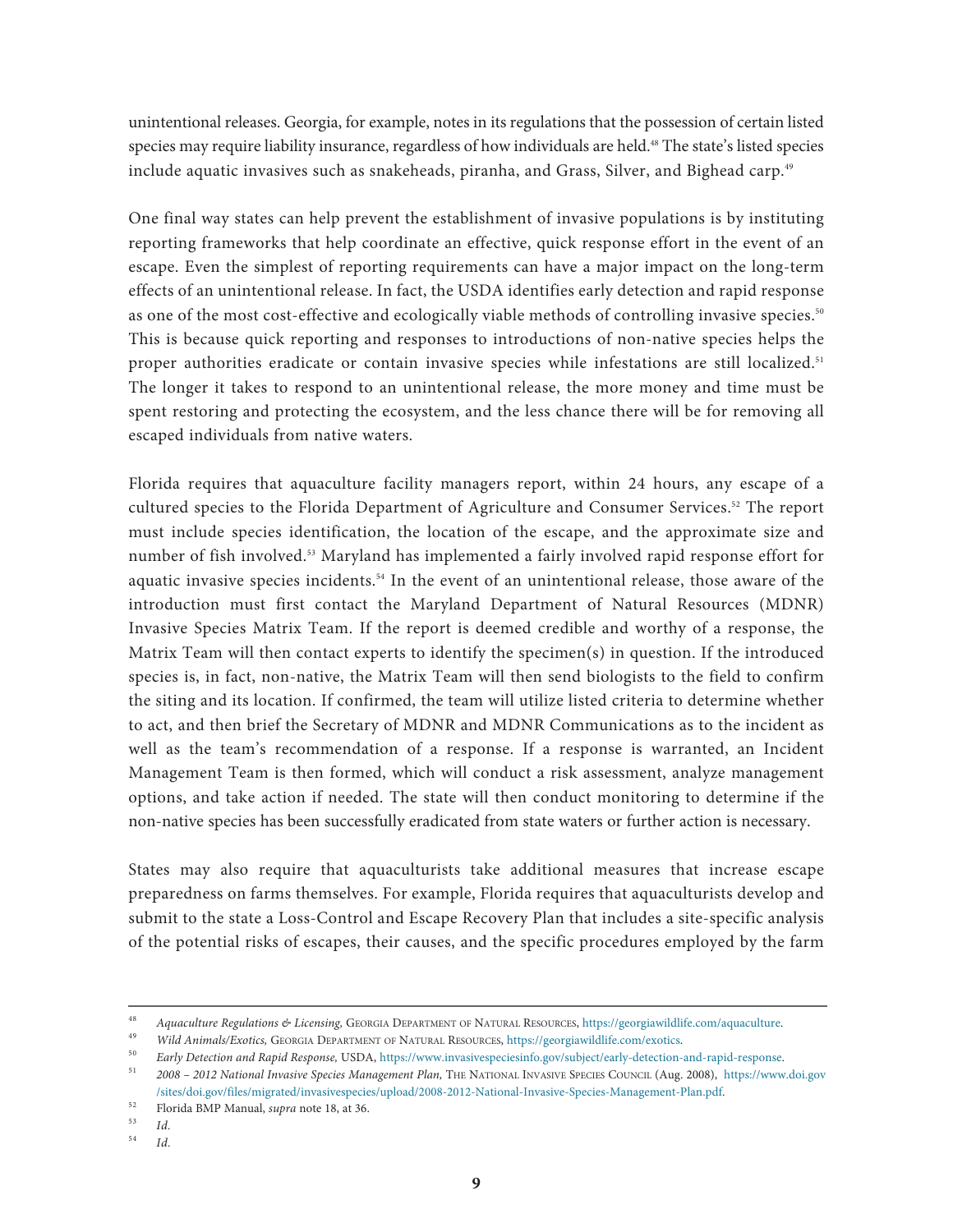<span id="page-11-0"></span>to reduce risk. <sup>55</sup> These plans must include: 1) minimum equipment and operating standards; 2) emergency repair procedures; 3) escape recovery procedures; 4) practices and equipment that reduce the need for predator reduction/destruction; and 5) preparations for severe weather. 56 Furthermore, the plan must include a notification procedure that informs FDACS when fish are not recovered following an escape. <sup>57</sup> Requiring detailed planning such as this forces aquaculturists to deeply consider their responses to potential escape events so that effective recovery can begin as soon as a release is discovered.

### **V. Additional considerations**

Introductions of potentially invasive species do not stem exclusively from equipment failures, natural weather events, or predation. Introductions can also occur through the intentional or unintentional release of farmed fish as part of stocking operations or use as bait. It is therefore also important to consider the risk of invasive species introductions presented by the intended use of the aquaculture stock.

Stocking is the process of raising fish in a hatchery (an aquacultural activity) and releasing them to supplement existing populations or establish a population where none currently exists. Sometimes, non-native species are intentionally introduced, such as is the case with coho and Chinook salmon in the Great Lakes. However, non-natives species can be released by accident during stocking either because of stock contamination or misidentification. This can happen when an intended species and a potentially invasive species look similar to one another, or if other species were unintentionally gathered when collecting the target stock. For example, flathead catfish are sometimes unintentionally included in shipments of channel catfish. States may help prevent unintentional releases by either promulgating rules that require careful examination of cultured stock prior to release or encouraging such in a best practices manual. States may also require routine inspections of hatcheries where fish intended for stocking are grown, in order to better assess whether those facilities risk producing contaminated stock. For example, Maine currently requires that a facility intending to serve as a qualified source/hatchery that stocks fish into the coastal waters of the state successfully pass an inspection of all production lots at least annually. 58

Somewhat similarly, introductions of non-native aquatic species can occur through baitfish shipments, sales, and release. Oftentimes, baitfish are raised in an aquaculture facility in another state, then shipped out-of-state where they are bought, sold, and utilized. Ensuring that such shipments and sales are all of one species, rather than a mixture including individuals of an unintended species, reduces the likelihood of introducing non-native species into native waters.

<sup>55</sup> Florida BMP Manual, *supra* note 18, at 36.

 $\frac{56}{57}$  *Id.* 

 $\frac{57}{58}$  *Id.* 

<sup>58</sup> 13-188-24 ME. CODE R. § 21(E)(1).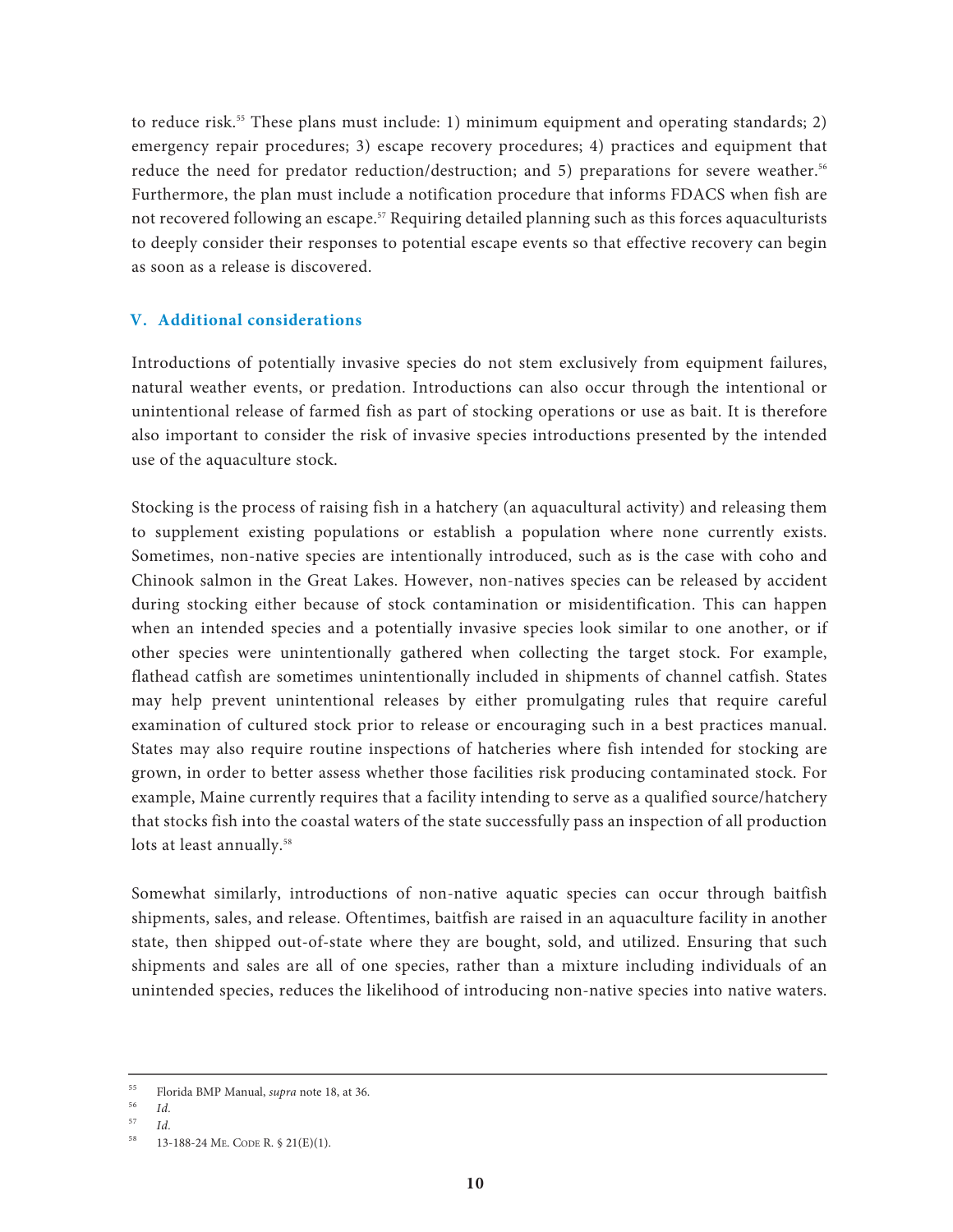<span id="page-12-0"></span>Some areas in the Great Lakes, for example, train bait dealers to inspect and recognize problematic contaminants such as round goby and ruffe. Additionally, some states have restricted the states from which they will accept cultured baitfish depending on the rigor of an exporting state's invasive inspection regulations as well as the species, parasites, and pathogens that could potentially be introduced along with shipments.

Non-native bait releases can also prove extremely damaging. Anglers often release unused live bait without realizing that the species may be non-native to the area and can potentially become invasive. For example, species such as golden shiners and fathead minnows have been introduced in this way. Bait release can have consequences beyond the expected direct competition with, or predation on, native species. Some non-natives may be able to hybridize with native fish, thereby compromising their genetic makeup, and other species have served as pathways for the introduction of parasites that have proved devastating to fragile, native fish populations. States may engage in public education either directly or as a best management practice that serves to inform anglers of the consequences of dumping live bait, and discourages them from doing so. States may also permit only native species to be used as bait within state lines, as enforcing a prohibition on non-native baitfish further reduces the chance of invasive introductions. Some areas already experiencing problems with bait introductions have even found success in prohibiting the use of any live bait, though this is clearly an extreme measure.

# **VI. Conclusion**

Preventing the influx of non-native, cultured species into new areas is a problem with many potential solutions, but no one "right" answer. The best methodologies vary from facility-to-facility depending on factors such as location, species, and the type of aquaculture being practiced. However, the following preventative strategies provide an important foundation for state management programs:

- **Species restrictions** Restricting the type of species authorized for culture helps states mitigate the risk that specific non-natives are introduced.
- **Permitting requirements** Permitting frameworks help states control the culture of non-natives at every stage, from import to harvest and eventual transport.
- **Location restrictions** Restricting where facilities culturing non-native species can operate helps diminish the likelihood that natural events, such as floods, can facilitate unintentional escapes.
- **Design requirements** Design standards add an extra layer of protection that can help prevent unintentional releases due to factors such as equipment failure or predation.